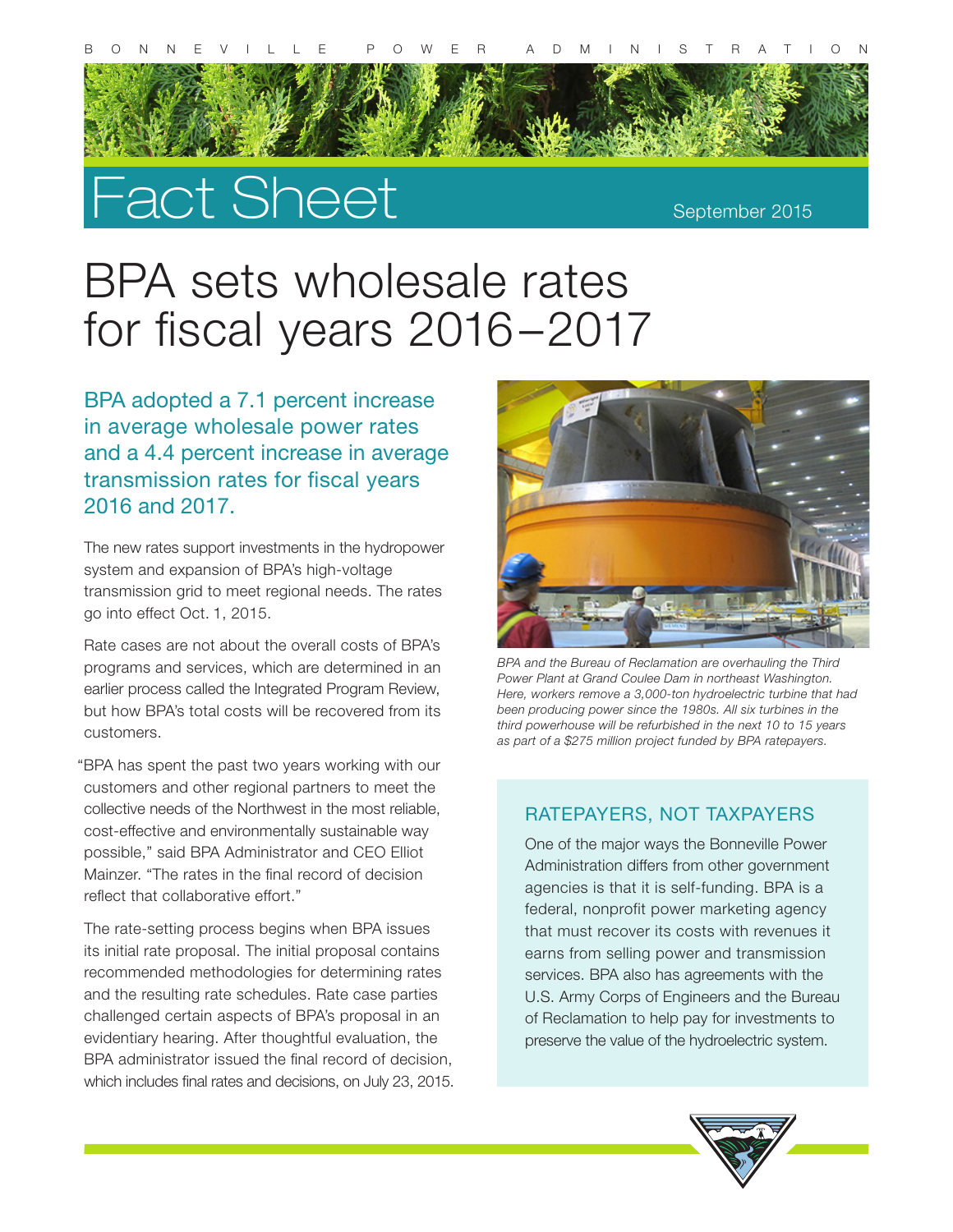BPA files its rates with the Federal Energy Regulatory Commission for confirmation and approval. The rates will be in effect from Oct. 1, 2015, through Sept. 30, 2017.

## Retail rates

BPA's wholesale rate increase is the average change utilities will experience in the price of BPA power and transmission services. The actual increase varies from utility to utility, from 2 to 18 percent, depending on a utility's load shape, resource mix and other costs. Therefore, it is impossible to determine the impact of a change in BPA's wholesale rates on a typical residential electricity consumer. Also, the local utility may choose to absorb some or all of the change in rates if it has sufficient financial reserves. Generally, any change in the wholesale power rate to a full requirements utility, one that buys all or most of its power from BPA, would cost the typical household about half of the percentage rate change experienced by its utility.

The impact of BPA's transmission rates on end users is generally much smaller than the power rate impact, close to one-tenth of the rate change experienced by the utility, because transmission rates make up a smaller portion of a consumer's energy bill.

### Power rates

The overall BP-16 power rate increase is driven in part by the expiration of one-time debt management actions that reduced the capital costs recovered in 2014–2015 under BPA's current BP-14 rates. Additional factors in the 2016–2017 rate increase are: increases in other capital-related costs; expense increases for hydro system operations and maintenance; expected cost increases for fish and wildlife programs, as well as the 2012 Residential Exchange Program settlement; and an increase in BPA's cost of acquiring energy and transmission services to meet obligations to deliver power to BPA's requirements customers that are not directly connected to BPA and located outside BPA's balancing authority area.

In addition, Alcoa's decision to reduce the amount of long-term firm power it purchases from BPA, coupled with lower forecasted market prices (a result of low natural gas prices), means that BPA expects to see less revenue from the energy that Alcoa was previously expected to purchase.

However, expense reductions helped to offset the overall rate increase. They included additional debt management actions, interest savings due to expensing energy efficiency programs, undistributed expense reductions that BPA will absorb, and a large decrease in operations and maintenance expense at the Columbia Generating Station. BPA also increased its secondary revenue forecast to reflect higher-valued energy sales to California.

The four different rate schedules for the sale of federal power are Priority Firm (PF) Power, New Resource Firm Power (NR), Industrial Firm Power (IP), and Firm Power Products and Services (FPS). The vast majority of BPA's power sales are made at the PF rate.

The Priority Firm Power rate includes the PF Public rate for the sale of firm requirements power to load following and Slice/Block customers (and one block customer), and the PF Exchange rates that apply to sales under the Residential Exchange Program.

The PF Public rates for Slice and load following purchases are increasing at an average of 7.1 percent over current rates to \$33.75 per megawatt hour (MWh). Taken separately, the Slice increase is 9.5 percent, to \$31.99 per MWh, while the non-Slice increase is 7.2 percent, to \$34.37 per MWh. To calculate these increases, we put Slice and load following purchasers on a common basis by attributing a value to the surplus power that is expected to be sold to Slice purchasers; in reality, Slice customers have already experienced the difference between 9.5 percent and 7.1 percent the effects of lower market prices on selling surplus power. The imputed value of the surplus power in

| <b>BP-16 Priority Firm Tier 1</b><br>Average Net Cost of Power | Rate<br>(S/MWh) | <b>Change from BP-14</b><br>(% ) |
|----------------------------------------------------------------|-----------------|----------------------------------|
| <b>Overall</b>                                                 | 33.75           | .                                |
| Slice                                                          | 31.99           | 9.5                              |
| Non-Slice                                                      | 34.37           | 7.2                              |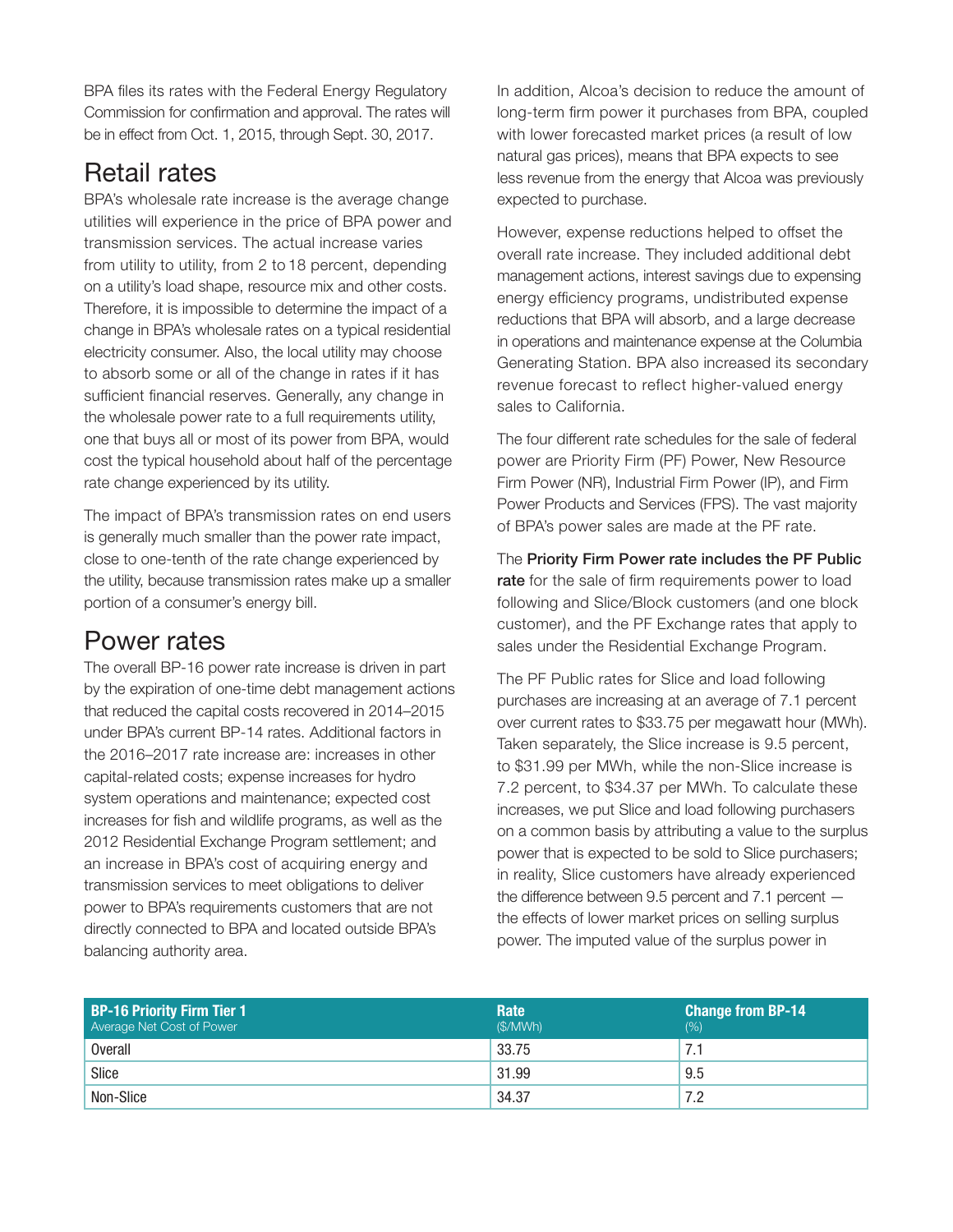

Despite significant investments in the hydropower and transmission systems and the effects of low gas prices, rates have remained stable.

BPA's calculation is equivalent to what is included in rates for non-Slice purchasers.

The New Resource Firm Power (NR-16) rate is for firm power sales to the new large single loads of preference customers and to investor-owned utilities consistent with power sales contracts. BPA does not expect to serve new large single loads during this rate period; however, there are provisions in the NR-16 rate schedules that help BPA's customers manage their self-supplied service to new large single loads. The proposed NR-16 rate is \$73.83 per MWh, which is a decrease of 4.9 percent from the NR-14 rate.

The Industrial Firm Power (IP-16) rate is for sales to two direct-service industrial customers. It is \$41.93 per MWh, an increase of 7.6 percent over the IP-14 rate. BPA directly serves a portion of the total load for Alcoa and Port Townsend Paper at the IP-16 rate; Alcoa serves the bulk of its load from other sources and Port Townsend Paper serves a small portion of its load through its local utility.

The Firm Power and Surplus Products and Services Rate (FPS-16) is negotiated between BPA and the purchaser. The FPS-16 rate schedule was updated to recognize several additional services.

As a part of the PF Public rate, there are four General Transfer Agreement Service (GTA-16) charges: the delivery charge, the operating reserves charge, and charges for dues assessed by the Western Electricity Coordinating Council and by the Peak Reliability organization. The GTA delivery rate is \$0.94 per kilowatt per month, an increase of 14.6 percent from the current GTA delivery rate. The delivery charge applies to customers that purchase federal power delivered using nonfederal low-voltage transmission facilities. The GTA operating reserves charge will continue to be the same as the transmission ancillary service operating reserve rates. The WECC and Peak charges are new to the GTA Service charge. These charges will recover the costs billed to BPA by WECC and Peak Reliability for BPA customer loads located outside the BPA transmission area.

#### Transmission rates

BPA's average transmission rate increase is driven by the need for new construction and replacement of existing assets that will help maintain reliability; the facilitation of renewable resource integration; and the costs of requirements for reliability, cyber and physical security compliance.